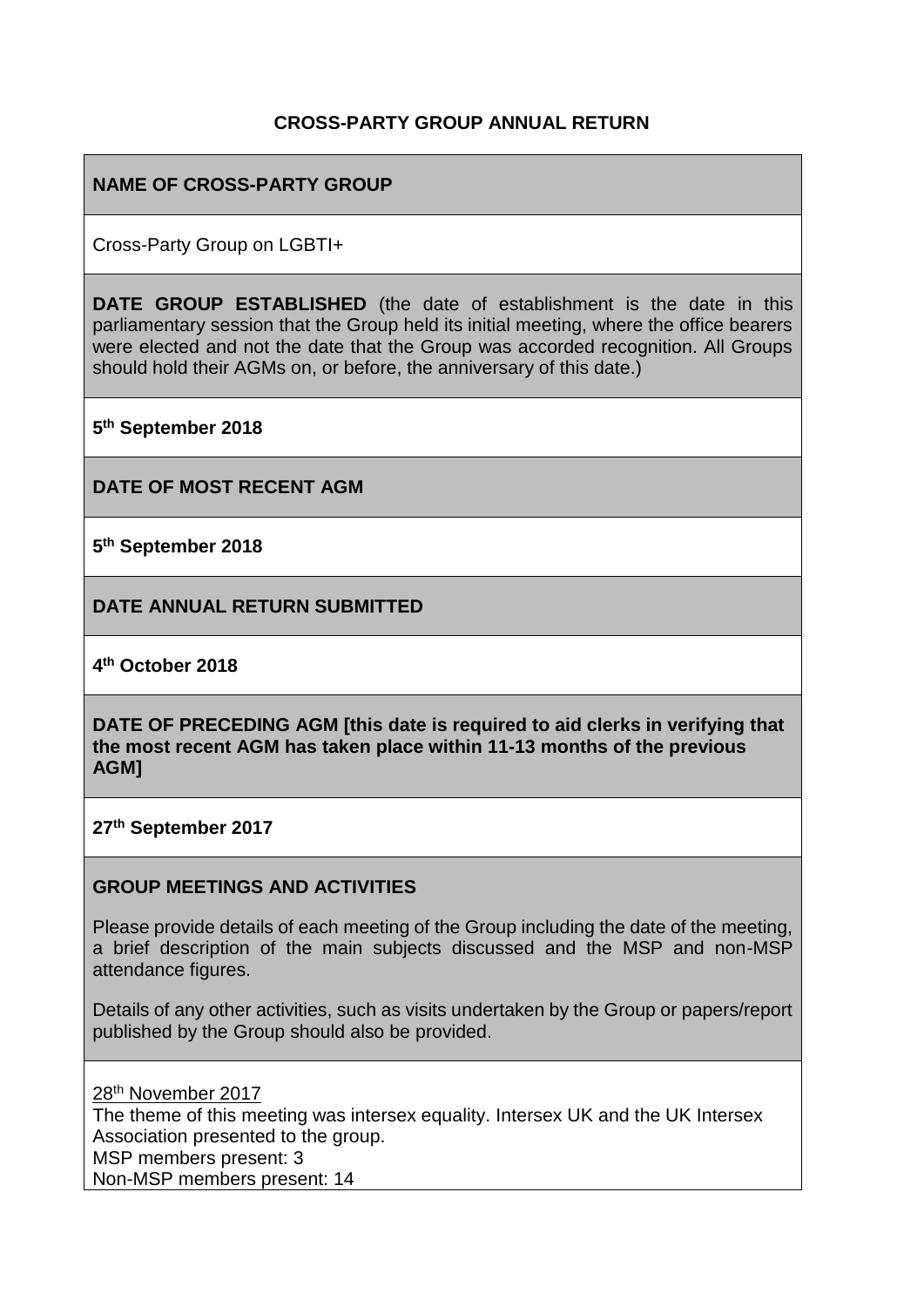2nd May 2018 The themes of this meeting were sport, and sexual health. LEAP Sports presented to the group regarding sport, and S-X presented to the group regarding sexual health. MSP members present: 2 Non-MSP members present: 11

5th September 2018 The theme of this meeting was LGBTI homelessness. LGBT Youth Scotland presented to the group. MSP members present: 4 Non-MSP members present: 10

### **MSP MEMBERS OF THE GROUP**

Please provide names and party designation of all MSP members of the Group.

Alex Cole-Hamilton (Liberal Democrat)

Kezia Dugdale (Labour)

Mary Fee (Labour)

Jamie Greene (Conservative)

Patrick Harvie (Green)

Rona Mackay (SNP)

Annie Wells (Conservative)

### **NON-MSP MEMBERS OF THE GROUP**

For organisational members please provide only the name of the organisation, it is not necessary to provide the name(s) of individuals who may represent the organisation at meetings of the Group.

| <b>Individuals</b> | Paul Cockburn, Ben Munnoch, Joe McGurk, Jordon Henderson,<br>James Banner-Rall, Michael Richardson                                                                                                                                                                                                                                                                                                                                       |
|--------------------|------------------------------------------------------------------------------------------------------------------------------------------------------------------------------------------------------------------------------------------------------------------------------------------------------------------------------------------------------------------------------------------------------------------------------------------|
| Organisations      | Equality Network, Terrence Higgins Trust, HIV Scotland,<br>Stonewall Scotland, LGBT Youth Scotland, Time for Inclusive<br>Education (TIE), Waverley Care, LGBT Consortium, Pink<br>Saltire, LGBT Health and Wellbeing, Fearless (SACRO), Pride<br>Glasgow, LEAP Sports, Scottish Trans Alliance, Amnesty<br>International UK, Dumfries and Galloway LGBT Plus, SX, Four<br>Pillars, Scotland Against Intersex Surgery, respectme, Scouts |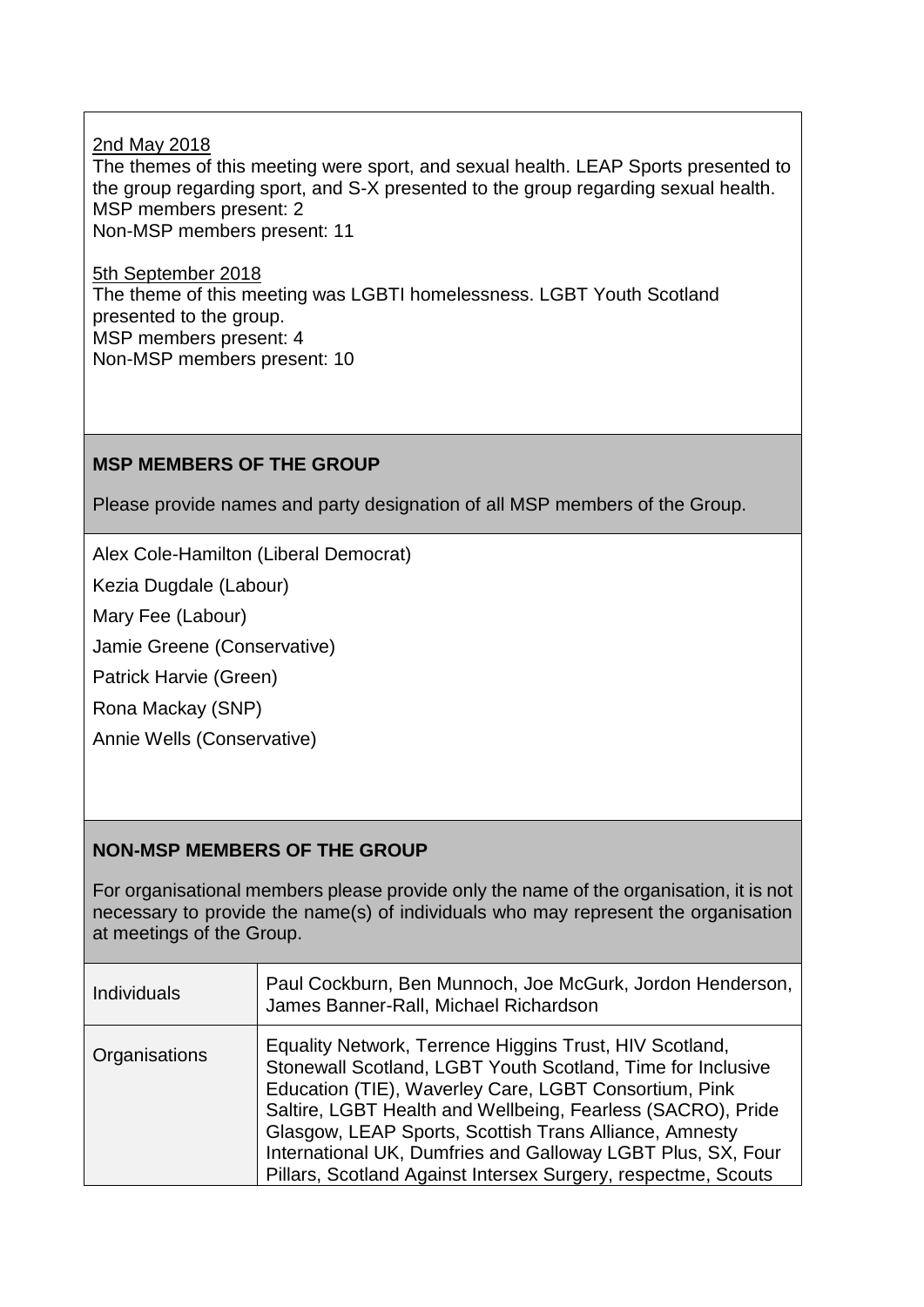| Scotland, Audit Scotland, Relationships Scotland, Police<br>Scotland (LGBTI Liaison Officers), Turner Syndrome Support<br>UK |  |
|------------------------------------------------------------------------------------------------------------------------------|--|
|------------------------------------------------------------------------------------------------------------------------------|--|

## **GROUP OFFICE BEARERS**

Please provide names for all office bearers. The minimum requirement is that two of the office bearers are MSPs and one of these is Convener – beyond this it is a matter for the Group to decide upon the office bearers it wishes to have. It is permissible to have more than one individual elected to each office, for example, co-conveners or multiple deputy conveners.

| Convener               | Co-conveners: Jamie Greene MSP, Patrick Harvie MSP, Kezia<br>Dugdale MSP |
|------------------------|--------------------------------------------------------------------------|
| <b>Deputy Convener</b> | <b>None</b>                                                              |
| Secretary              | <b>Equality Network</b>                                                  |
| <b>Treasurer</b>       | <b>None</b>                                                              |

## **FINANCIAL BENEFITS OR OTHER BENEFITS RECEIVED BY THE GROUP**

Please provide details of any financial or material benefit(s) received from a single source in a calendar year which has a value, either singly or cumulatively, of more than £500. This includes donations, gifts, hospitality or visits and material assistance such as secretariat support.

Details of material support should include the name of the individual providing support, the value of this support over the year, an estimate of the time spent providing this support and the name of the organisation that this individual is employed by / affiliated to in providing this support.

Groups should provide details of the date on which the benefit was received, the value of the benefit and a brief description of the benefit.

If the Group is not disclosing any financial information please tick the box to confirm that the Group has considered the support received, but concluded it totalled under the threshold for disclosure (£500).

The Equality Network estimates the value of the secretarial support provided over the year to be £750. This consists of a total of five days of work, spread throughout the year, to support the setting up and running of the Group. This support was provided by Hannah Pearson and Tim Hopkins, employees of the Equality Network